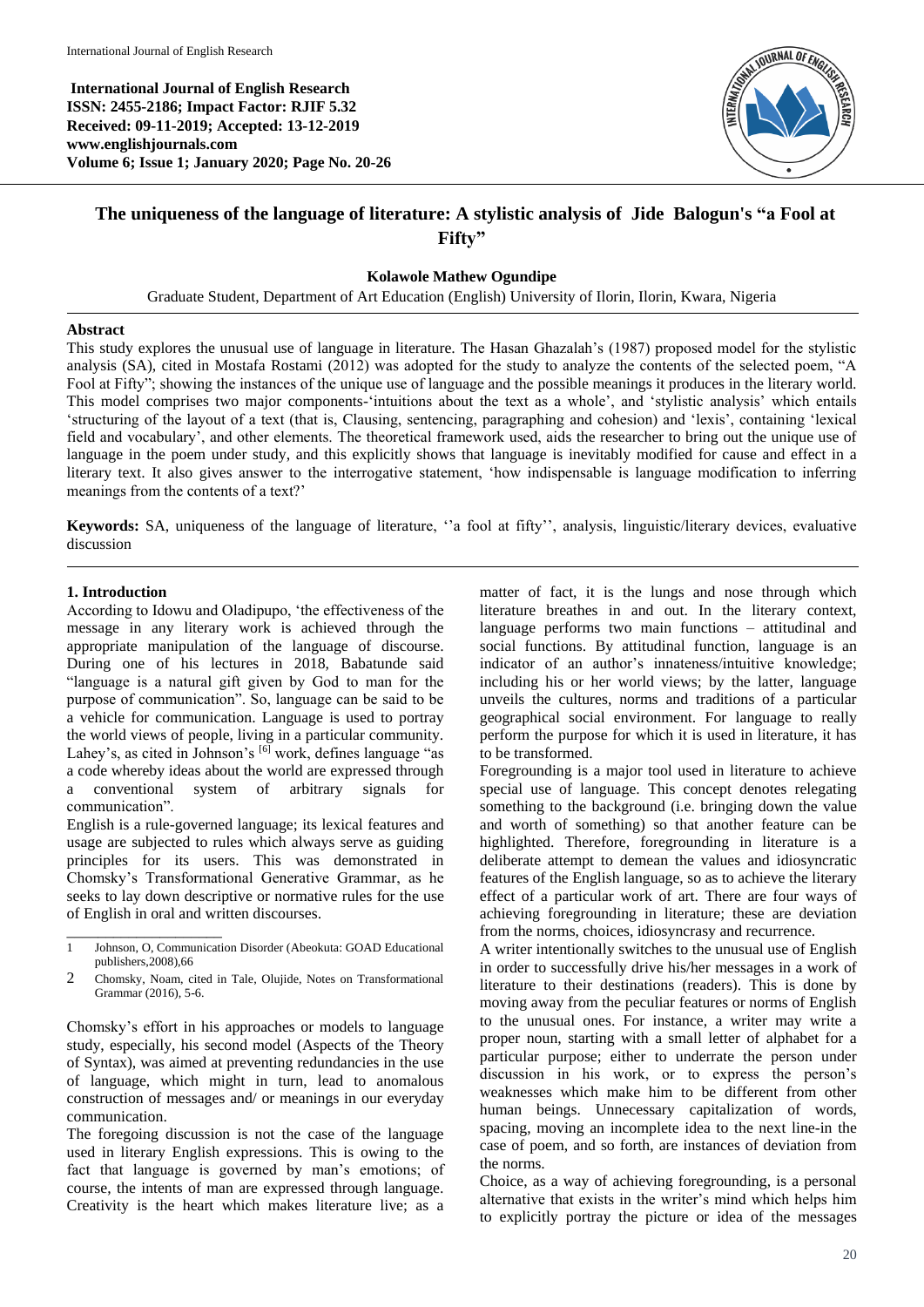passed to readers in his work. For example, in Niyi Osundare's <sup>[3]</sup>, "*NEPA*" which accounts for the negligence and/or atrocities committed by NEPA (National Electric Power Authority) in its daily discharge of responsibilities. At the 'E' segment of "*NEPA*", Osundare substitutes 'Epilepsy' for 'Electric' (now 'National Epilepsy Power Authority'), to reveal the instability of electricity in the Nigerian society. This is because a person with the disease, 'epilepsy' loses consciousness, and later comes back to life. It is this idea that prompted Osundare to make the choice, 'epilepsy' in his poem (lines 1-7).

Idiosyncrasy, a foregrounding tool, explains a writer's personal attributes and an attempt to find appropriate means of passing his intended messages to his readers, in view of the environment to which his work is written. Looking at the way of literary writing of Wole Soyinka and Chinua Achebe, it is very easy to identify the works of the two prolific Nigerian writers, even if their names are not written in such works. This is because certain attributes are common in the works of each of them. Wole Soyinka's are characterized by code mixing- the mixture of the lexical features of two

\_\_\_\_\_\_\_\_\_\_\_\_\_\_\_\_\_\_\_\_\_

or more languages in a single utterance, and code switching -moving from one language to another in a conversational/written discourse (read Soyinka's, *A Play of Giants, Death and the King's Horseman* e.t.c.). Also, Wole Soyinka uses obscure and personally-formed words in his works (read Soyinka's*, Alapata-Apata*, "*Abiku*" etc). On the other hand, Chinua Achebe's works are characterized by the use of proverbs and Igbo words (read Achebe's, *Things Fall Apart, Arrow of God,* etc)

Recurrence, as a feature of foregrounding in literature, is the reiteration of the same word in literary works. The essence of recurrence is to create auditory effect in the mind of the readers. Recurrence is also an attention-catching device, as it evokes audience attention to a particular work of art (be it drama, prose or poetry).For examples:

- a. Blood hath bought blood, blows have answer'd blows/ (Shakespeare's, *"King John*", cited in Victoria, 2007) [14] .
- b. I told my wrath, my wrath did end/ (Blake's, "A Poison Tree", cited in Victoria, 2007)<sup>[14]</sup>.

Language used in literature is a diversified form of the normal (day to day) language; and it has an underlying meaning. In any literary work, a writer presents his discourse of interest, based on his world views and life experiences. So, language used by such a writer is susceptible to modifications.

To crown it all, Lexis and other grammatical features in literary stylistic analysis are the aspects whose significance has been looked down. This might be as a result of little knowledge of the language users and language interpreters of literary texts or the view that English grammar and literary English are separate entities. But the fact is that, the knowledge of the language users in literary texts and language interpreters of these texts has to be well-grounded on the use of language, and how it can be interpreted in the literary field of study. This is what G. Leech and M. Short, as cited in Mostafa; refer to as 'Stylistic Competence', as

compared to 'Linguistic Competence' of Chomsky (which lays emphasis on the knowledge of language system shared by all native speakers of a language). Leech and Short define this term-'Stylistic Competence' as "the capacity we possess and exercise unconsciously and intuitively" and the speaker's responsiveness to style". So, this study aims at investigating the unusual use of language in literature, by reviewing the related literature to the study; accompanied by the presentation, analysis and interpretation of Jide Balogun's *"a Fool at Fifty*", using Hasan's model for stylistic analysis, so as to see how literary effects are related to linguistic causes.

# **2. Literature review**

**\_\_\_\_\_\_\_\_\_\_\_\_\_\_\_\_\_\_\_\_\_\_\_**

Literature has been a vital channel of communication in any society, local or foreign, and its relevance cannot be over emphasized. Literature does not exist in vacuum, as it always mirrors the doings of people, episodes of all kinds, beliefs, norms and cultures of people, living in a particular society. Literature, as a channel of communication in all human's endeavors, has been the concern of some linguists, to find a language, different in nature, feature, and structure from the general language, which would meet the communicative needs of writers, as well as society (what information needed by the society and how such information can be easily encoded and decoded?). This birthed some writings on the unique use of language in literature. Most significantly, as read in Sarab's article, the use of diversified form of language in literature can be traced to Charles Bally's proposition of Stylistics (Linguistic Stylistics)), a branch of applied linguistics in 1909 ( $20<sup>th</sup>$  century), to be a separate academic discipline for the analysis of oral language when he observed that the structural linguistics (linguistics that prioritizes structure as crucial tool in analyzing a text), led by Ferdinand de Saussure, his teacher, did not cater for personal expression in communication. In the same century, Karl Vossler propounded another subfield of stylistics called 'Literary Stylistics' for the analysis of written literary texts, as the former excluded the research and analysis of the written language in the literary field.

Edward sees language "as invisible garments that drape themselves about our spirit and give a predetermined form to all its symbolic expression" (par. 1). He concludes this by saying, "when the expression is of unusual significance, we call it literature". In affirmation of the relevance of unique use of language, he puts, "Art is so personal, an expression that we do not like to feel that it is bound". By this, it implies that, for language to portray the author's literary preoccupations, it must not be restricted to its everyday use. In "language in Literature", it was discovered that the conclusion of G. Leech and M. Short on what should be the language of literature corresponds with Edward's. The two linguists identify 'syntactic deviations' as the utmost important out of the three uses (diction, syntax and syntactic

deviations) discussed in their work, which can be made of styles analysis, as a stylistic activities in literary studies. They put, "in literary texts generally, and especially poetry,

<sup>3</sup> Niyi, Osundare, *"NEPA"*, lines 1-7.

<sup>4</sup> Victoria, Alabi, Lexical-syntactic, Phonological and Graphological Patterns, Choices and Devices in Discourse (Ilorin: Unilorin Publisher, 2007), 163-164

<sup>5</sup> Hasan, Ghazalah, cited in Mostafa, Rostami "A Model for the Evaluation of Translations: With an Emphasis on the Stylistic Features", International Journal of Linguistics, 3 (February, 2012):58.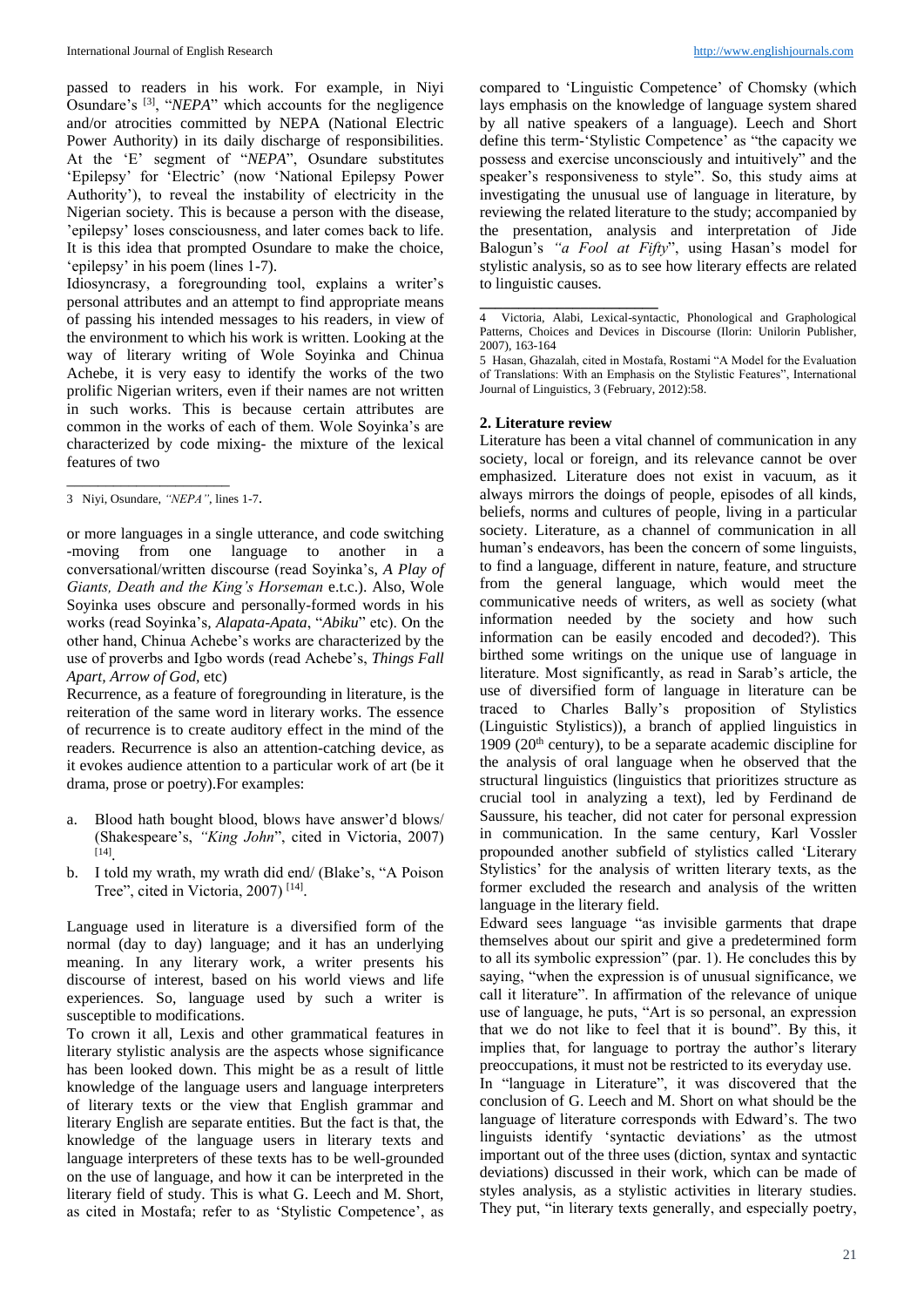syntax can differ from everyday usage".

It was explained by H. Ghazalah that the language of literature has been seen, this present days, as a major and separate one in its features, different from all other languages, as a result of its special use that is deviant or distant from everyday use. Language of literature according to him, violates the common norms of language such as graphological, grammatical, semantic and phonological norms.

8 Language in Literature, pars, 6-12

\_\_\_\_\_\_\_\_\_\_\_\_\_\_\_\_\_\_\_\_\_\_\_\_

Hasan, Ghazalah, "Literary Translation from a Stylistic Perspective", Studies in English Language Teaching, 2 (2015):125.

The closely related to this study, is that of Adelowo's, on language dynamism and its influence on meaning; but there is a point of demarcation, in the sense that, Adelowo's was concerned with the dynamic nature of general language and its effects on contents and meanings; this study is geared towards investigating the uniqueness of language in the literary domain of study.

#### **3. Theoretical Framework**

Ogundipe postulates that probing a pressing problem in a research work was normally done by using a particular point of view –perspective. So, the study was done within the

linguistic field of stylistics. Stylistics, in the context of this study was seen as a theory because it directed the activities of the researcher in pinpointing the unique use of language in literature.

Stylistics as an aspect of linguistics has been found invaluable in the analysis of literary texts. It is the application of linguistic variables in the analysis and interpretation of texts. Stylistics, according to Rostami, "gives comprehensive studies and description of the formal features of the text such as levels of expression, bringing out their functional importance for the interpretation of the work (p.58)". Its emergence was aimed at obliterating or ameliorating the issue of subjectivity and imprecision of literary studies.

Stylistics, in the study and analysis of a literary text, goes beyond grammatical or textual analysis (conventional interpretation) of a text; it is more concerned with contextual analysis (i.e. looking at the environment of a text, background of the writer, societal beliefs and cultures e.t.c.).

\_\_\_\_\_\_\_\_\_\_\_\_\_\_\_\_\_\_\_\_\_\_\_\_\_

The Hasan Ghazalah's (1987) proposed model for stylistic interpretation was adopted for the study. His model is of two categories, the first diagram of his model is presented below.



**Fig 1:** The process of stylistic interpretation, Adapted from Mostafa (2012, p.61)

As illustrated above, 'intuitions about the text as a whole', is the base of stylistic analysis and interpretation. Mostafa explained that Hasan cited an Italian philosopher, Benedetto Roce, who defined 'intuition' as 'fashioned out of a generalized human experience'. Intuition in the literary field is slightly compared to this definition because it refers to a prerequisite knowledge a reader possesses for the reading

and analysis of literary texts. Culler in 1975, G. Leech and M. Short in 1981, as cited in Mostafa, equate this 'intuition' with 'Literary Competence' and 'Stylistic Competence' respectively. The former means the reader's normative and conventional knowledge or skills of reading literary texts, while the latter denotes the reader's unconscious and intuitive ability for interpreting literary texts and the writer's

<sup>6</sup> Sarab, Mugair, "Orientations in Modern Stylistics", International Journal of Social Science and Education, 3(January, 2013)727.

<sup>7</sup> Edward, Sapir, an Introduction to the Study of Speech: chapter 11-Language and Literature, 1921, par.1

<sup>10</sup> Adebumiti, Adelowo, Language Dynamism, Stylistic Influence and the Progression of Meaning, 2019.

<sup>11</sup> Kolawole, Ogundipe, "The Significance of the African Cultures and Traditions", International Journal of Emerging Technology and Innovative Research, 1 (January, 2020):68.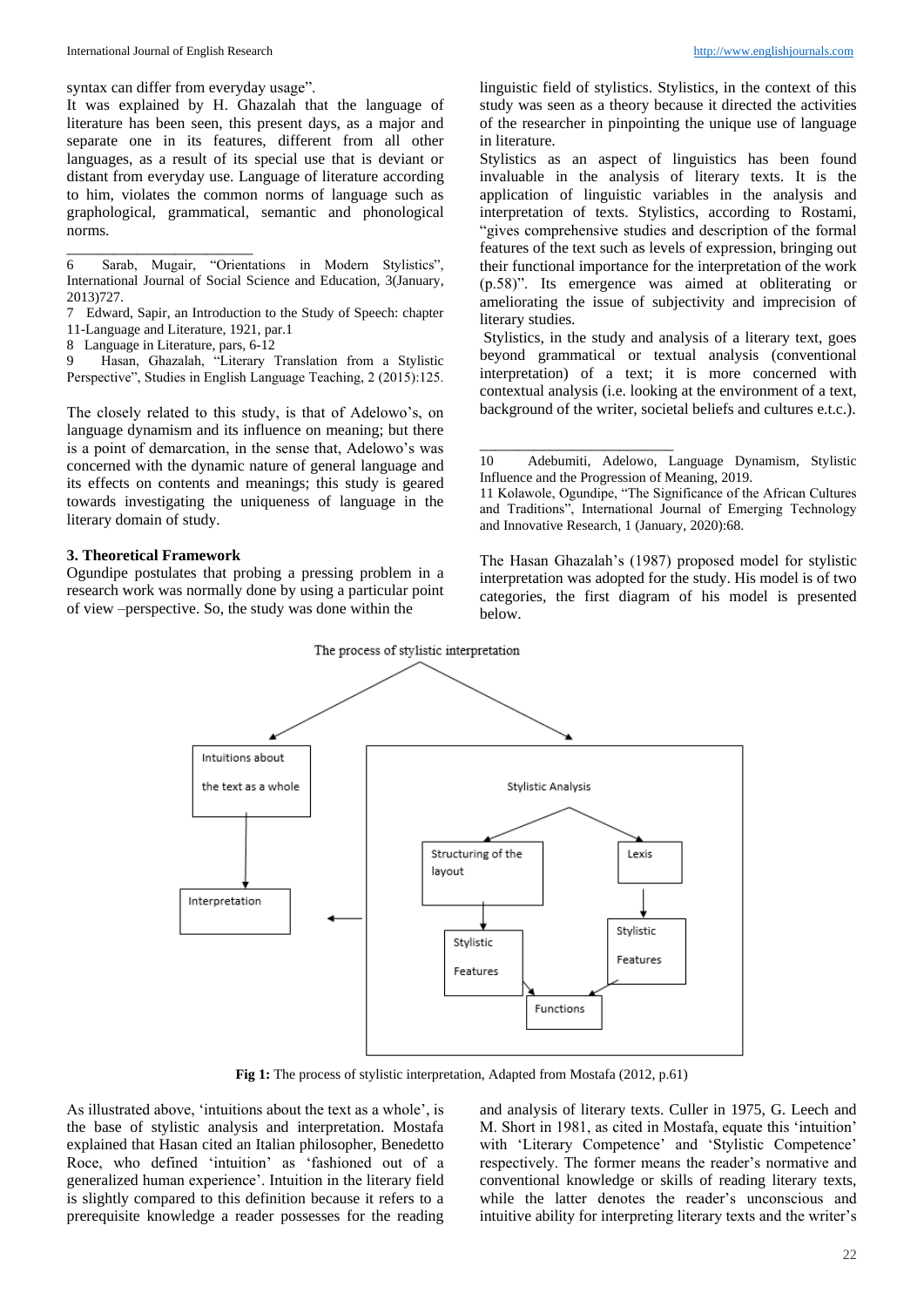\_\_\_\_\_\_\_\_\_\_\_\_\_\_\_\_\_\_\_\_\_\_\_\_

expected response to the style. Finally, it was asserted by Mostafa that 'intuitions about the text as a whole' could come in form of linguistic, contextual, narrative features, plot and setting, e.t c.

12 Culler, Geoffrey Leech & Michael Short cited in Mostafa Rostami "A Model for the Evaluation of Translations: With an Emphasis on the Stylistic Features", 59-60.

The next stage of the first figure is the stylistic analysis, where different linguistic features have to be investigated critically, in order to identify the hidden linguistic imports in any literary texts under study. The second diagram of his model presents the breakdown of stylistic analysis as shown below.



**Fig 2:** Stylistic Analysis, Adapted From Mostafa (2012, P.61)

Figure 2 gives a vivid description of 'stylistic analysis' which comprises 'structuring of the layout' and 'lexis. Structuring of the layout is a stylistic activity which is aimed at probing the arrangement of clauses, sentences and paragraphs through the use of cohesive devices, so as to see whether the structure is contradictory, conglomeratic or congruous in nature. The second one-'lexis, demands that, in analyzing a literary text, as shown from the illustration, the analyst must investigate the choice of words used by the writer in order to arrive at both subjective and objective interpretation of the text in question. The activity here, entails looking at the lexical field (that is, under which category of lexis) a certain stylistic feature is identified. The next thing is to identify the centrality of the identified feature for the portrait of the writer's 'book eye' (intended meaning of a content of such text); then the analyst can finally conclude his interpretation of the target text-the inferred interpretation, which is aided by considering the stylistic features of the original text.

# **4. Research Methodology**

An analytic technique/appraisal tool-Ghazalah's model for stylistic analysis was used to probe the unusual use of language in the literary world. This is done by painstaking reading of the contents of the poem used for the study; and thereafter, critical exploration of the linguistic weapons used by the poet, which are quintessence of the uniqueness of the language of literature.

#### **5. Presentation and Analysis of the Poem**

**5.1. Presentation of the Poem, "A Fool at Fifty"** Fifty year foolish child Any hope of better things Expected of him? For ever foolish will he remain? A fool at forty, people say, a fool for ever A child groping in the dark, For fifty years, there is no hope? Surely in darkness he will die! Hope of seeing the light is over- the bar! Like in Samaria, people fry their children for food Blind to reason That these are their children Yearn for comfort to them. He fans the embers of revolution For when people are pushed to the wall No option than to strike. Who can tell the extent of such strike? They go to the pulpit And forget themselves Perchance the soul-owner Will hear and answer us. His ears remain deaf still

# Culled from Jide Balogun's "The Desert in the River"

# **5.2 The Plot Summary of the Poem (Intuitions about the text as a whole)**

"A Fool at Fifty", written by Jide, a Nigerian poet, discusses the inability of the Nigerian society to develop since its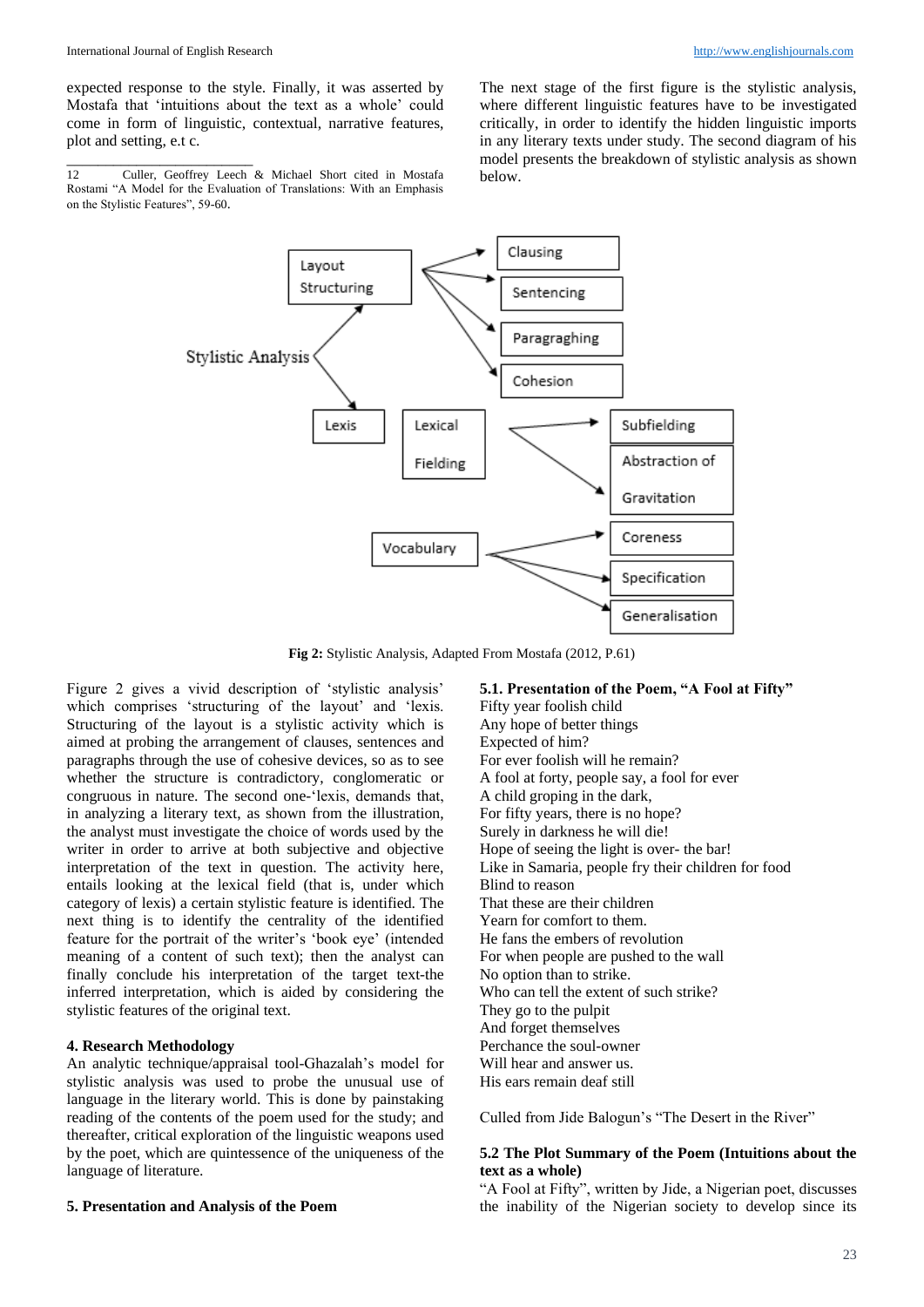independence in 1960 and its repercussion on the citizens. *"For fifty years, there is no hope?*" in line 7 and *"Like in Samaria, people fry their children for food"* in line 10 respectively, paint the picture of this failure and its repercussion on the inhabitants of the country. The collection of the poems *"The Desert in the River"* by Jide, was written and published in 2010 when Nigeria clocked fifty years of her independence from the British colony, established in the African continent. The stagnant position of the Nigerian society since independence triggered the interest of the poet to write the poem.

**\_\_\_\_\_\_\_\_\_\_\_\_\_\_\_\_\_\_\_\_\_\_\_\_\_\_\_** 13 Jide, Balogun, "The Desert in the River", 7. Ilorin: Haytee Press and Publishing Company Nigeria Ltd, 2010.

# **5.3. Structuring of the Layout**

The contents of the poem are grammatically cemented through some cohesive devices (such as 'when', 'that', 'for when', who', 'and') in such a way that both clauses and sentences explain the literary themes of the poem. Some clauses are subordinated to others, to show the poet's tone (that is, his anger to the failure of development and compassion for the people affected by this failure). The use of interrogative, declarative and exclamatory sentences is featured in the poem to show contradiction which portrays the literariness of this discourse (poem).

#### **5.4. Lexical Analysis (lexis)**

This is concerned with the selection of vocabulary (diction) in any literary texts for the clarity of meaning. All the words used in the poem are context-oriented in features; they are distant to their everyday use, in the sense that, they are metaphorical in meaning. For examples, the compound adjective, 'fifty year' and 'child'; 'blind' and 'reason' respectively, show specialness of meaning. 'Child' used here refers to the subject of discussion (Nigeria). For more explicitness, both 'structuring of the layout' and 'lexis' in the model used for the study are given attention in the identification, description and evaluation of the linguistic/literary devices used in the poem. Different lexical fields, where stylistic features are identified or the categories of lexis used, are written as headings followed by the identification of the devices, and evaluation (functions) of the identified devices one after the other.

#### **5.5. Linguistic/Literary Devices Used in the Poem**

Victoria Alabi identifies some categories of devices that can be used in analyzing a text, to mark the aberration in the use of language and its hidden semantic implication. These categories are lexico-syntactic patterns (such as word balance, unusual word order, omission of words and reiteration), phonological devices (rhyme, consonance, assonance e.t.c.), graphological devices (spacing, capitalization, exclamation mark e.t.c.), and other devices which are under 'lexico-syntactic choices'. The devices used by the poet to suit his literary motives are thus identified below:

**A. Lexico-Syntactic Choices 1. Pilling Unusual Collocates** Line 1: Fifty year foolish child **Line 11**: Blind to reason

relationship (in any sense) side by side or in the same structure e.g. the adjective, fifty year and the noun, child; blind and reason have no correspondence. This device shows contradiction of thought in the poem.

#### **2. Enjambment**

**Line 2:** Any hope of better things Line 3: Expected of him? Line 10: Like in Samaria, people fry their children for food **Line 11:** Blind to reason **Line 12:** That these are their children **Line 14:** He fans the embers of revolution **Line15:** For when people are pushed to the wall Line 18: They go to the pulpit Line 19: And forget themselves Line 20: Perchance the soul-owner

In the above lines, there is use of enjambment which is also called run-on-line. Enjambment is the carrying over of a sentence or part of it, from one line of a poem to the next line without pause. Enjambment is used in the poem to show his serious emotion to the subject matter of the poem.

#### **3. Rhetorical questions:**

**Lines 2-3:** Any hope of better things Expected of him? **Line 4:** For ever foolish will he remain? **Line 17:** Who can tell the extent of such strike?

Rhetorical questions are questions that require no answers. They are used in the poem to show the poet's intense feeling to his message, thereby calling the attention of the readers to it.

# **4. Simile**

Line 10: Like in Samaria, people fry their children for food

Simile is the comparison of two things using 'like' or 'as'. It is used to show the intensity of the problems we are facing in the country.

#### **B. Lexico-Syntactic Patterns 1. Anastrophe**

Line 4: Forever foolish will he remain? **Line 8:** Surely in darkness he will die!

Anastrophe, which is an instance of unusual word order, is defined, according to Victoria Alabi as the inversion of the natural or usual word order. It can also be seen as the reversal of the grammatical structure in a discourse. It is used to create emotion in the reader's mind.

#### **2. Ellipsis**

Line 5: A fool at forty, people say, a fool for ever

Ellipsis is a deliberate removal of a word which is grammatically required in a structure. For example, the linking verb, '**is'** was deliberately elided by the poet.

'Pilling unusual collocates' is the placing of two or more words which have no grammatical or correspondent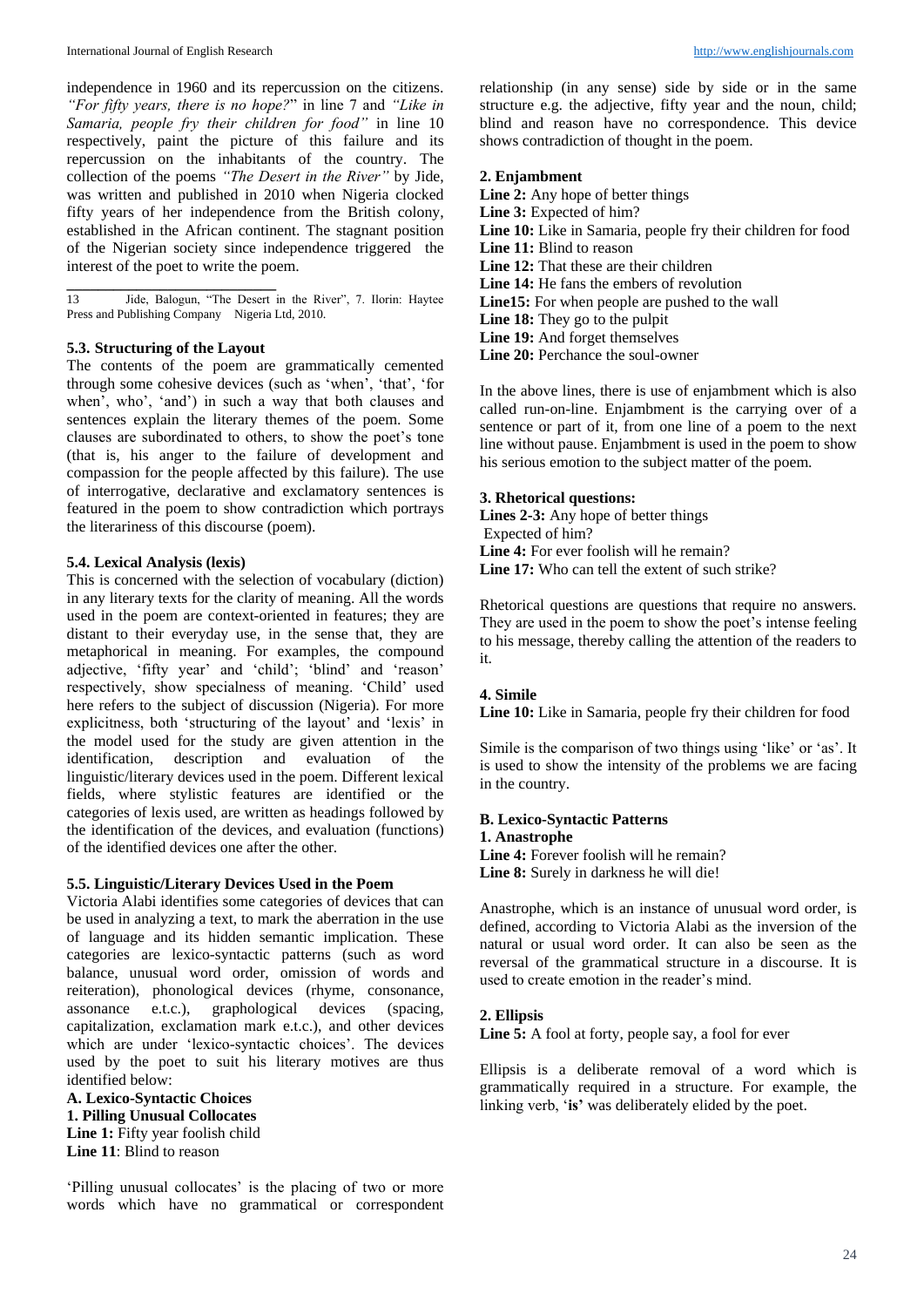# **C. Graphological Devices**

- **1. Capitalization:** the first letters of each of the words that begin each of the successive lines are capitalized. Capitalization is used to show the beginning of a sentence after a preceding complete sentence or thought has been made.
- **2. Exclamation mark:** in lines 8 &9 Exclamation is used to show surprise or deep emotion of a speaker or writer.
- **3. Question mark:** in lines 2, 3, 4, 5, & 17. Question mark is used to introduce an interrogative statement or sentence.
- **4. Hyphen:** in line 9, over- the bar. Hyphen is mostly used to separate some compound words. In this poem, the graphological devices are used

# **2. Rhymes**

as attention-catching devices.

# **D. Phonological Devices**

#### **1. Consonance**

**Line 9:** the … the **Line 12:** that… these… their **Line 1:** fifty…foolish **Line 4:** for ever…foolish **Line 5:** fool… forty… fool…for **Line 7:** for fifty **Line 10:** fry…for

Consonance is the repetition of the same initial consonant sounds in the same line

|                                                                                                |  |  | <b>Lines</b>   1   2   3   4   5   6   7   8   9   10   11   12   13   14   15   16   17   18   19   20   21   22 |  |  |  |  |  |  |  |
|------------------------------------------------------------------------------------------------|--|--|-------------------------------------------------------------------------------------------------------------------|--|--|--|--|--|--|--|
|                                                                                                |  |  |                                                                                                                   |  |  |  |  |  |  |  |
| Rhymes   a   b   c   d   e   f   g   h   i   a   d   d   c   d   j   f   f   k   b   e   1   j |  |  |                                                                                                                   |  |  |  |  |  |  |  |

# **The rhyming scheme of the poem is: Abcd efgh iadd cdjf fkbe lj**

Rhyme is the realization of similar phonetic sounds at the end of successive lines of a poem. Rhyming scheme of this poem is irregular, as its rhyme of lines does not follow a regular pattern.

**\_\_\_\_\_\_\_\_\_\_\_\_\_\_\_\_\_\_\_\_\_\_** 14 Victoria, Alabi, Lexical-syntactic, Phonological and Graphological Patterns, Choices and Devices in Discourse (Ilorin: Unilorin Publisher, 2007), 163-164.

# **5.6 Evaluative Discussion of the Poem "A Fool at Fifty"**

To a layman (literal interpreter), the poem gives account of a child who fails to develop/grow in all ramifications: physically, intellectually, socially and spiritually, as it is expected of him/her; in spite of the years he/she has spent in life. But looking at the poem critically by the choice of words, used by the poet and the context where the poem is written (Nigeria's environment), the poem portrays Nigerian society, showing her failure to develop since its independence. 'Fifty year foolish child' in line 1, which is an example of 'Pilling unusual collocates' shows this failure. The compound adjective, 'fifty year', qualifying the noun, 'child' is unusual, because a person at the age of 50 is not expected to be referred to as a child. What Jide depicts here, is a 'sense of immaturity/failure' which is a metaphor for the Nigeria's political, economic, social and educational stagnation since independence. Also, the use of blind and reason in line 12, is metaphorical and unusual. This is because 'reason' is connected with the 'cognitive process' while 'blind' is connected with the 'sense of sight, one cannot reason with one's 'sense of sight''. One may argue on this view that, ''it is what is seen in the physical realm that is taken into the 'cognitive faculty', which is ruminated upon, and in turn, leads to intellectual output of man'', but it should be noted that, the idealists' view on epistemology (the study of knowledge) said that knowledge gained through the senses of touch, hearing, seeing or feeling cannot be relied upon. What can be deduced from this device is that the poet means, 'intellectual inability to think of the right solution to problems, thereby, heightens the already existing ones. Instead of the people of Samaria to

pray for God's intervention to their problem (famine), they were killing their children that would take care of them when they are old. As far as the subject matter of this poem is concerned, instead of us to look for a lasting and appropriate solution to the stagnation of the development of Nigeria, some people indulge in all sorts of evils, which add to the problems that are already on ground.

The use of enjambment (run-on-line) in lines 2&3, 10-12, 14&15, 18-20 respectively, shows the poet's angry tone towards his messages, thereby, calling the readers 'attention to these messages.

The use of anastrophe in lines 4&8 is a way of evoking readers' attention, as lexical items are arranged reversely; readers begin to wonder on the unusual arrangement or formation of sentences, and thereby, give attention to the contents of any literary work under study e.g. 'Surely in darkness he will die' could be rendered 'He will surely die in darkness'. The use of anastrophe also shows abnormality of the structure of something. This expresses the irony or oddity of life; you expect good things, but you get the opposite of it.

The use of ellipsis in line 5 depicts the poet's anxiety/ delivery of important messages and call for readers' scrupulousness to the thematic structure of his poem. The linking verb 'is' is replaced by comma to show the gravity exerted by the poet on the description of the undeveloped state of the country e.g. 'a fool at forty, people say, a fool for ever' instead of saying 'a fool at forty, people say, is a fool for ever'.

The use of rhetorical questions is prominent in the poem. Normally, a question is accompanied by a direct answer; when this is not the case in a conversational/written discourse, it is called rhetorical question. Rhetorical questions are used by the poet for the consolidation and easy comprehension of his literary preoccupations by his readers. Simile is used in the poem to show how serious the problem caused by undeveloped state of the country since independence by comparing its problem with that of the people of Samaria.

At the graphological level, the use of capitalization in the poem is unusual. This is because capitalisation marks the